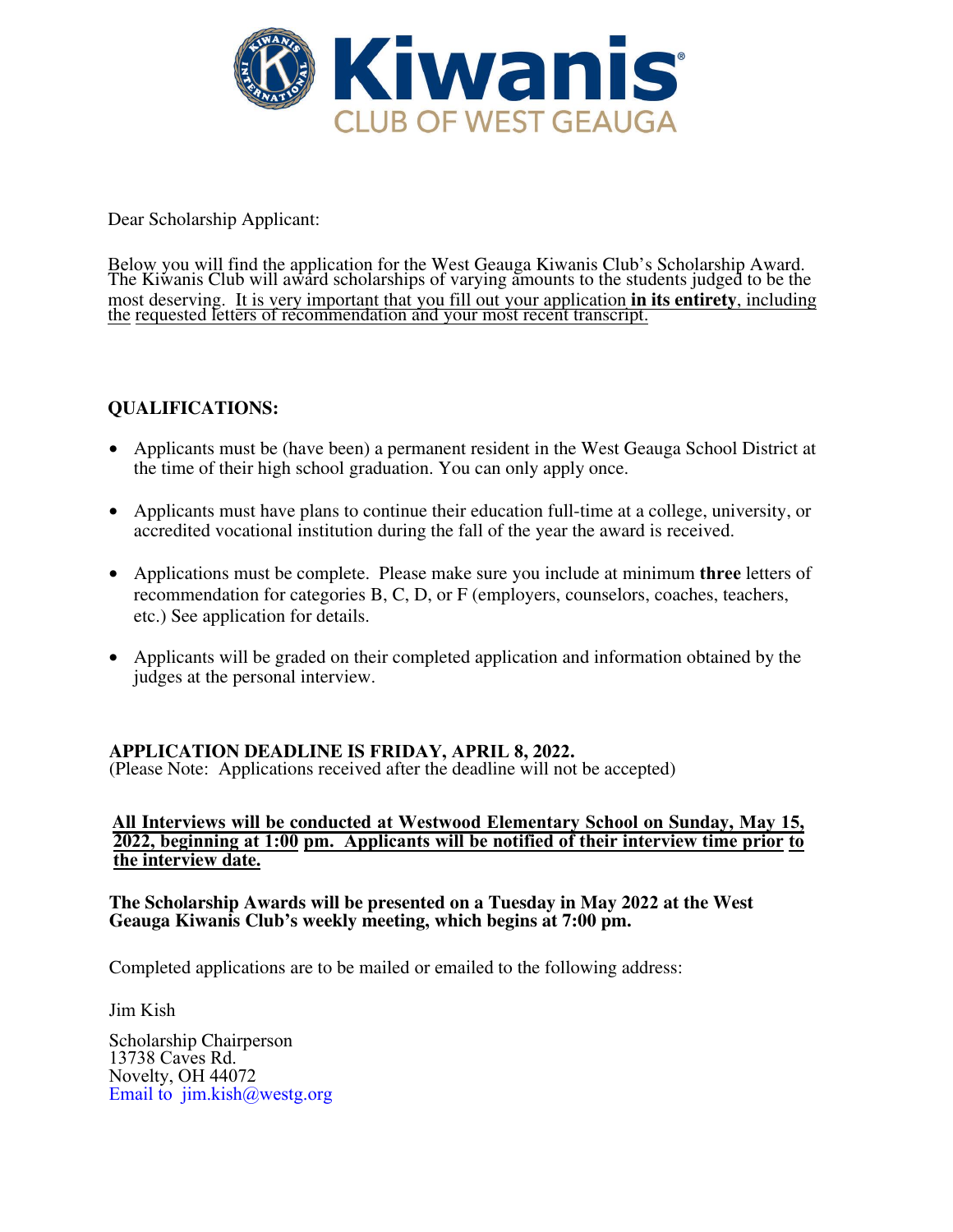# **WEST GEAUGA KIWANIS CLUB SCHOLARSHIP APPLICATION**

Eligibility for this award is limited to those students who are (were) permanent residents within the West Geauga Kiwanis Service area (West Geauga School District) at the time of their high school graduation. Scholarships are available to qualified high school graduates within two (2) years of graduation. You can only apply for this scholarship once.

Scholarship recipients must have plans to continue their education full-time at a college, university, or accredited vocational institution during the fall of the year the award is received. Applications will be based on academic grades, leadership qualities, school related activities, community involvement, self improvement, financial need, and personal character.

## **STUDENT INFORMATION**

| NUMBER OF CHILDREN CURRENTLY IN COLLEGE: ______________ |  |
|---------------------------------------------------------|--|
|                                                         |  |
|                                                         |  |

**\_\_\_\_\_\_\_\_\_\_\_\_\_\_\_\_\_\_\_\_\_\_\_\_\_\_\_\_\_\_\_\_\_\_\_\_\_\_\_\_ \_\_\_\_\_\_\_\_\_\_\_\_**